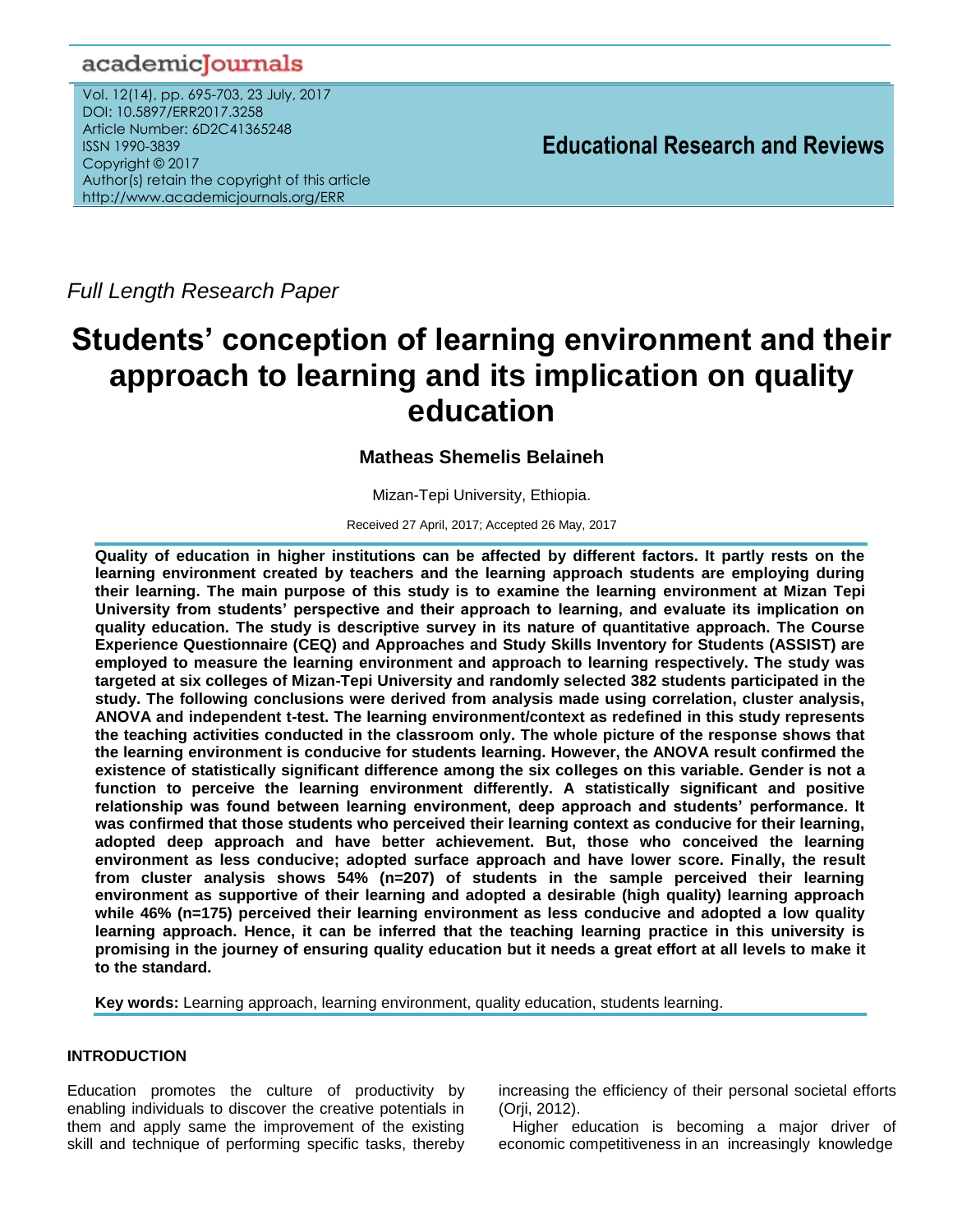driven global economy (OECD, 2009). This shows that education and development has a strong relationship. Ethiopia is also investing a very huge capital on expansion of education ranging from primary schools to higher education institutions. Currently, it is bringing a visible change in countries development, in supplying man powers for different sectors.

According to Daniel (2004), higher education institutions are expected to produce graduates capable of bringing about changes and improvement in the society. Due to this, like the rest of the world, Ethiopia also gave a due attention to the expansion of higher education across the country. More than anything, graduates of these institutions are expected to be well equipped with knowledge, skills, understanding and attitude in order to serve the society effectively.

The quality of education captures the central idea in all educational institutions including higher education in today's Ethiopia. Despite the lack of consensus over the concept of quality, formal quality assurance has now become one of the central components of reform and policy instruments to adapt higher education institutions to the increasing expectations from both internal and external stakeholders all over the world (Nega, 2012).

The concept of quality education by its nature is very broad, and it is too difficult to measure from few perspectives and to define precisely. However, there are many indicators, by which effective accomplishment of them can lead to infer the quality of education. The increasing concern for quality in many Sub‐Saharan African countries comes at a time from growing recognition of the potentially powerful role of higher education for growth and its rapid expansion since the new millennium (Materu, 2007).

The Higher Education Relevance and Quality Agency (HERQA, 2006) in Ethiopian have designed different criteria to ensure the quality of education in higher institutions. It has also proposed many focus areas through which the quality of education can be ensured; some of these include governance and management system, infrastructure and learning resources, program relevance and curriculum, teaching learning process, research and outreach activities and the like.

The imperative for countries to improve employment skills calls for quality teaching within the educational institutions (Hartley 2005). This is to mean that, more than the others, the teaching learning process is very determinant in ensuring quality education. According to the organization for economic cooperation and development (OECD) report of 2009, "quality education might stem from the internal quality assurance systems that regard teaching as one of the pillars of quality along with research and management." Nega (2012) also

stated that quality of education and its assurance come at the forefront of all crucial issues in the context of increasing recognition of the role of higher education for national development.

Though the fact is there are no adequate researches conducted with specific to quality education in higher education. The study conducted by Nega (2012), mainly focuses on the systems established to assure quality education in a broader perspective. Tadesse et al. (2013) research also focuses on the general view of quality education from the focus areas proposed by HERQA so it has generalist view. However, this study particularly focuses on the teaching learning practices at the classroom instruction level.

Since the teaching learning process plays a paramount role in ensuring quality of education, it should be given a due attention for its effectiveness. There may not be single definition for what effective teaching is, but scholars agree on the idea of active engagement of students in the teaching learning process and teachers' effort to promote their learning leads to effective teaching. Effective teaching is about bringing effective and meaningful students learning (Hativa, 2000).

Similarly, Ramdsen (1992) viewed good teaching as "striving continually to learn about students understanding and the effect of teaching on it". Therefore, teaching should stimulate students' curiosity and active learning, encouraging students' analytical, logical and creative thinking, and increase both their desire and capacity for future learning.

The teaching learning process in higher education needs to encourage the students to actively participate in the process. Many scholars have forwarded their view towards students' involvement in their learning. These views lie on the assumption that students will learn more, when they are actively engaged in the teaching learning process and when they have given guidance and feedback by their teachers.

HERQA also proposed many criteria through which quality education will be assured. Of these, one is the teaching learning aspect. These criteria highly focus on the active engagement of students in the process and teachers emphasis to employ different techniques during teaching and assessing students learning. Beside this, the approach students adopt in their learning contributes a lot for their performance in the school and in their world of work. With this regard, teachers' reflection on quality teaching in Ethiopia higher education by Daniel (2004) raised students learning approach as one problem for quality education.

The role teachers' play in the teaching learning process is very crucial. They are the one who closely monitor students' progress and adopt different mechanisms to

E-mail: matulala2009@gmail.com. mati@mtu.edu.et.

Authors agree that this article remain permanently open access under the terms of the Creative Commons Attribution [License 4.0 International License](file://192.168.1.24/reading/Arts%20and%20Education/ERR/2014/sept/read/Correction%20Pdf%201/ERR-17.04.14-1816/Publication/Creative%20Co)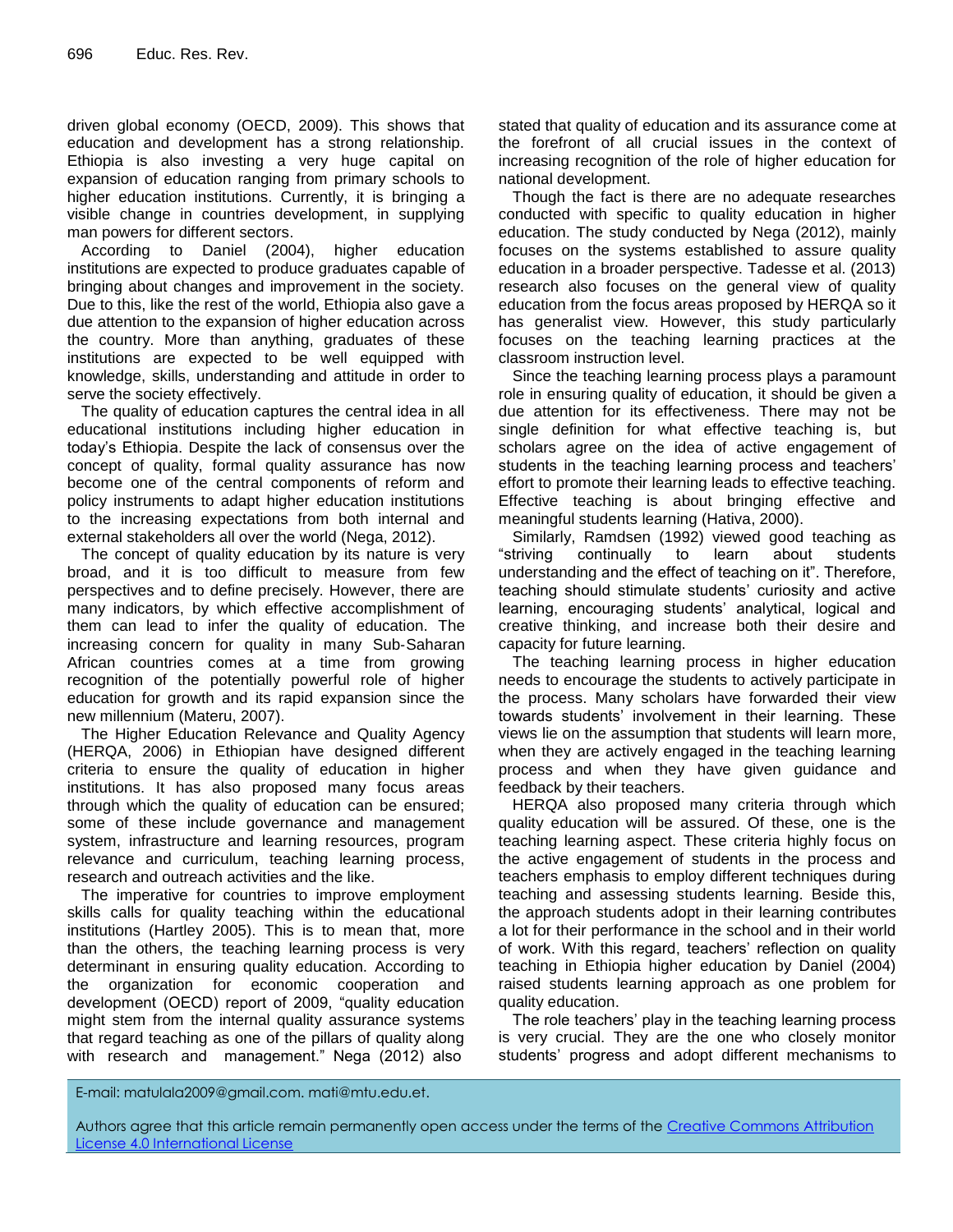enhance their learning. They are also agents who expose children's with new world and guide them how to deal with it. No matter how the good the curriculum may be and how well it is organized, and whether or not teaching materials are available, ultimately the quality of education rests mainly on the methodology of instruction employed by the teachers (Yalew, 2004).

Teachers are also responsible to link assessment with the teaching and learning, which is a key for the improvement of the practice. The view teachers have for the purpose of assessment weather "assessment of learning" or "assessment for learning" highly influences the teaching practice and students learning. According to Richard (2002), for teaching staff, recognizing the potent effects of assessment requirements on student study habits and capitalizing on the capacity of assessment for creating preferred patterns of study is a powerful means of reconceptualising the use of assessment.

According to Educational Testing System (ETS) 2003, what teachers assess, how they assess and how they communicate the results send a clear message to students about what worth learning , how it should be learned and how well expect them to perform.

Similarly, the way we teach our students clearly influences them with regard to their style of learning, level of understanding and finally their performance.

*According to Wilkonsin in Walker 2006, "how we teach reflects our respect for the students, our commitment to the academic community and our responsibility for the world… our commitment to our community entails inculcating in the students an enjoyment of the pursuit of difficulty so that they reach the highest intellectual level of which they are capable"*. Therefore, teachers must play a pervasive role in linking or reinforcing teaching, learning and assessment. This helps them to improve the teaching practice and enhance students learning.

Students on the other side contribute a lot for the betterment of the teaching learning process. The effort they put and the approach they follow in their learning is highly related to their achievement. As Pace in Hativa (2000) suggested, "the largest contributor to students learning gains at the post-secondary level is the effort they put in to their work". Beside this, the approach adopted by students in their learning influences their achievement.

According to Daniel (2004), "students gain understanding when they have the motive to adopt a deep approach to learning". On the other hand, students who adopt a surface approach are primarily interested in meeting the demands of getting good grades. Since students are expected to solve the societies' problem under different context, they need to have an understanding of the nature of that particular issue, rather than mere knowledge of facts or principles.

According to Walker (2006), "Understanding is more significant than to know what". Therefore, to learn how to explain things or events is to be able to grasp the principles which underlie and make sense of their working, and thus to enable us to recognize their occurrence on some future occasion even though the surface characteristics appear to be different.

All the aforementioned key issues show that, teachers and students are very important in determining the effectiveness of the teaching learning process by creating conducive learning environment and adopting good approach in their learning respectively. Therefore, Students' perceptions of their educational environment are a useful basis for modifying and improving the quality of education.

Ethiopia needs graduates capable of solving real life problems in the society. This becomes true when higher education institutions prepare manpower, which are well equipped with knowledge, skill, understanding and attitude. Mere knowledge of facts and principles in their learning does not enable them to perform their activities as intended. Different scholars in the area underlined on the assumption that students of higher education should be encouraged to focus on "understanding in their learning" and they have to have the ability to apply it in different contexts at their work place.

To affirm this, the role teachers play in creating conducive environment for students learning, integrating the teaching learning process, promoting students learning etc. are the desired practice. Beside this, students must devote their time on their learning and use learning approach which enables them to understand what they have learnt. Even though, scholars recommend these key issues for effective teaching learning process in higher education, instructors and students are not giving attention to implement it in their practices.

Nowadays in Ethiopia, there are criticisms raised by politicians and society through media on the actual performance of graduates at their work place, which is directly linked to the quality of teaching learning process in the university. In the teaching learning process, the environment in which students learn and the approach students adopt create a great impact on the quality of graduates. The researcher experience at Mizan-Tepi University as a lecturer and professional trainer, teachers strive to cover the course content within the given time while students focus on getting high scores in the exams regardless of their learning. This kind of teaching and learning approach contributes little for quality education with regard to modern pedagogue. This calls the higher education community (teachers' and researchers) to evaluate the context in which students are learning and their approach to learning.

Therefore, examining how students' perceive their learning environment and the approach employed in their learning and finally looking its implication on quality education is the concern of this study. To this end, the following research questions were raised:

(1) How students are conceiving the environment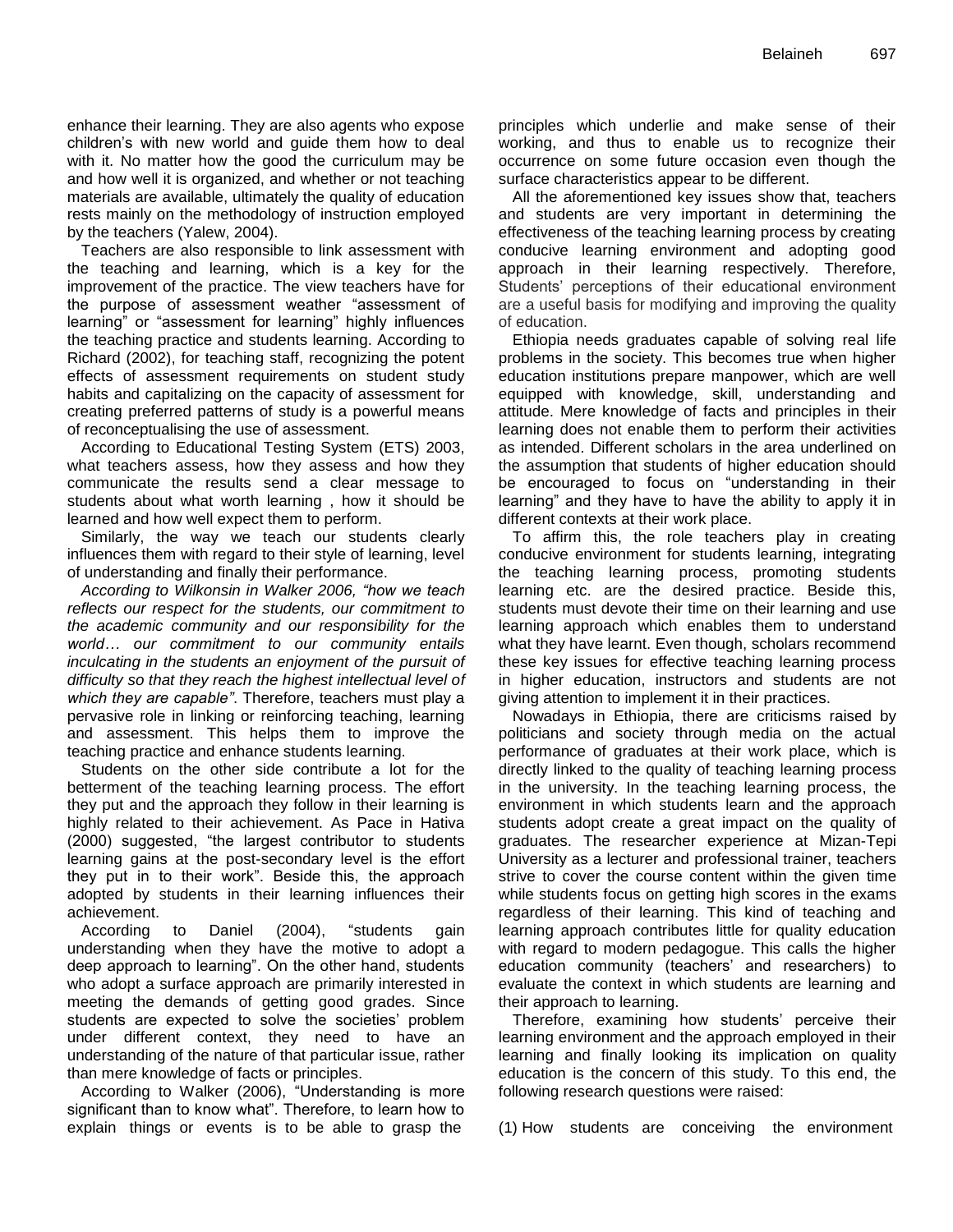(particularly of their department) in which they are learning?

(2) What approaches students are using in their learning? What are the factors for their choice of the particular approach?

(4) Is there a relationship between conception of learning environment and students approach to learning?

(5) What is the implication of the learning environment and students learning approach in enhancing quality education in the university?

By addressing all these questions, the study fills the gap observed in policy making with regard to capacity building of faculties. In addition, the study will also add insights on the relation between teaching practice and students learning quality.

#### **MATERIALS AND METHODS**

#### **Population and samples of the study**

#### *Population*

Students of Mizan-Tepi University are the population of the study. The University has a total of 4693 students under six colleges of which 3095 are males while the rest 1598 are females. The study particularly focused on 2nd and 3rd year students of the university. These students can give adequate and reliable information on teaching practice in their department than the new entrants.

#### *Sample, sampling technique and procedures*

The study includes samples from all colleges of the university. From the whole population of the study, 414 students were taken as a sample of the study of which 382 samples returned their response for final analysis. The corresponding sample size taken from each college is: Social Science and Humanities (n= 72 students), Natural and Computational Science (n= 85 students), College of Business and Economics ( $n = 40$  students), College of Agriculture ( $n= 51$ ), College of Health Science (n=48) and College of Engineering (n=86). These colleges were included purposively with the intention of looking the whole situation of the university. Simple random sampling (lottery method) was employed to represent departments from each college and proportional stratified random sampling was used in selecting individual students from each department. The diversity of samples from different departments is considered in order to know the whole picture of the issue at the university level.

#### *Data gathering tools and procedures*

Scale was the tool employed in collecting data for this study. To measure students' conception of their learning environment, the Course Experience Questionnaire (CEQ) was adapted. It consists of 37 items which measures the learning environment of departments on five different elements. The reliability of the scale in this study is  $\alpha = .94$ 

Approaches and Study Skills Inventory for Students (ASSIST) was used to measure students learning approach. The scale used here, considers the three approaches to learning by testing student responses on 52 items each belonging to 13 identified sub-scales (Deep Approach: seeking meaning, relating ideas, use of evidence,

and interest in ideas.

*Surface-apathetic approach*: Lack of purpose, unrelated memorizing, syllabus-boundness, and fear of failure. Strategic

*Approach*: Organized study, time management, alertness to assessment demands, achieving, and monitoring effectiveness).For each question, students were instructed to give their agreement or disagreement using a five-ordered response scale. The reliability of the instrument in this study is  $\alpha$ =0.91

#### **Methods and tools of data analysis**

The responses obtained from the participants of the study were analyzed using Statistical Package for Social Science (SPSS). Pearson product moment correlation, Independent t-test, one way analysis of variance (ANOVA) and cluster analysis are the statistical tests employed in analyzing the data. The level of significance at all level is set at  $\alpha$ =0.05.

#### **RESULTS AND DISCUSSIONS**

A scale was administered for 414 students and response rate of 92.27% was obtained. These numbers of complete response were taken as good enough to know the whole picture of the university on the issue under investigation. Therefore, the finding is the response of 382 students who were included as a sample.

#### **Students learning environment**

To know the status of the learning context in facilitating quality learning, students' conception of the learning environment at college level was analyzed. The general picture of the response of the samples taken from the university population shows as the learning environment is conducive for their learning. This is good news for the university community because students perceived the teaching practice as if it is suitable for their learning. The descriptive statistics of the six colleges on the variable learning environment which is a result of 37 items having five alternatives of likert type is presented hereunder (Table 1).

The result shows that the total average mean of the six colleges on the variable learning environment is above

the expected mean  $(x = 122.94, S=27.83)$ . Even though, the result is admirable at the university level, there is a difference among the six college students in perceiving the context of learning. As shown on Table 1, colleges of Agriculture, Business and Economics, Social Science and Humanities and college of Natural Science have the highest mean while the rest two colleges (Health science and Engineering) have low scores on the variable learning environment. The mean of the six colleges on the variable learning environment was compared using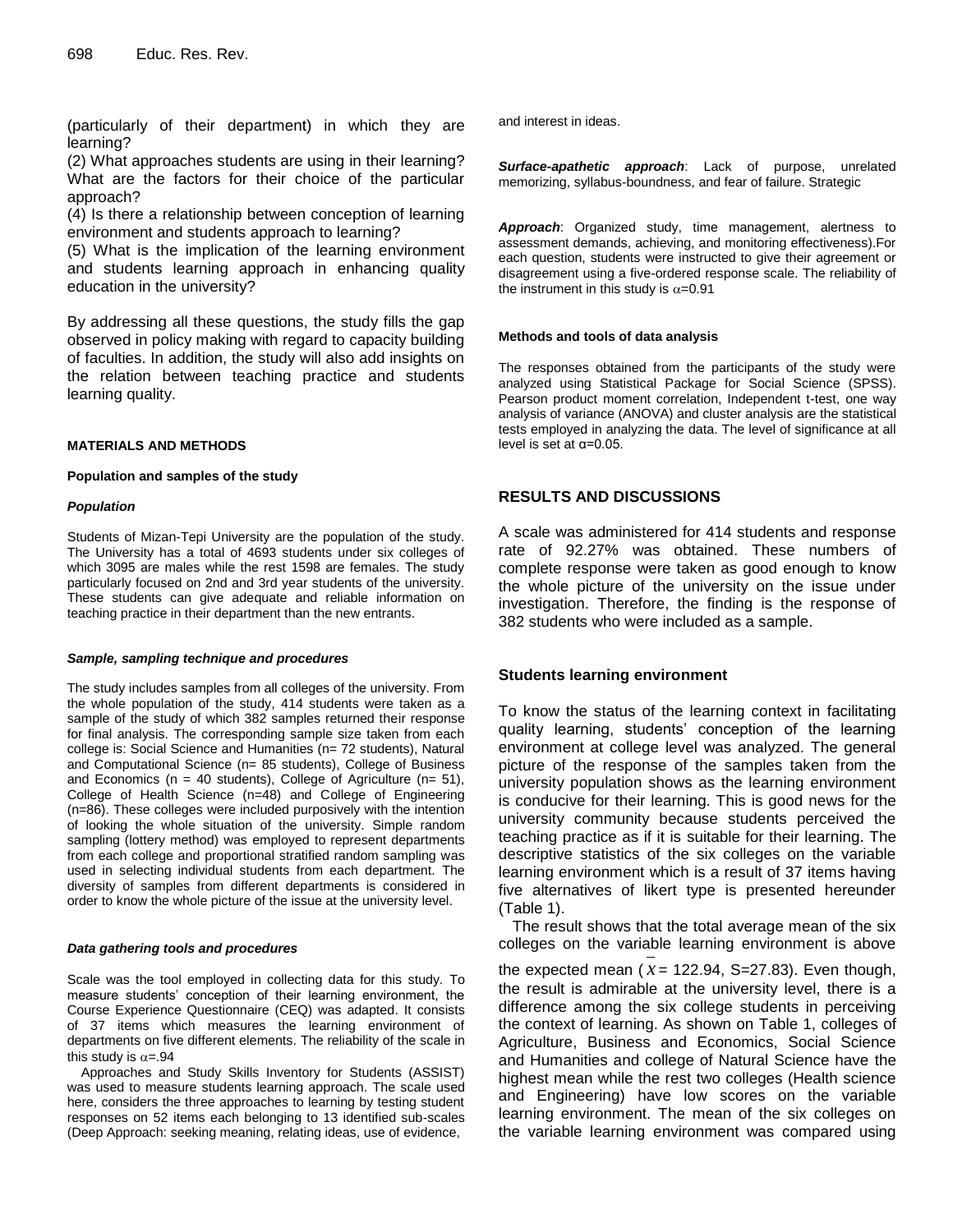| <b>Strata</b>                            | n   | $\boldsymbol{\mathcal{X}}$ | S     |
|------------------------------------------|-----|----------------------------|-------|
| College of Engineering                   | 86  | 108.74                     | 23.47 |
| College of Agriculture                   | 51  | 131.78                     | 18.79 |
| College of Health Science                | 48  | 102.98                     | 22.96 |
| College of Business and Economics        | 40  | 135.05                     | 22.87 |
| College of Social Science and Humanities | 72  | 137.50                     | 28.68 |
| College of Natural Science               | 85  | 125.24                     | 27.84 |
| Total                                    | 382 | 122.94                     | 27.83 |

**Table 1.** Descriptive statistics of learning environment at college level

ANOVA. The result shows there is significant difference among the students of the six colleges at *F*(5.376) =20.003, *P*<0.001 in conceiving their learning environment.

The post hoc test using the LSD was made to confirm where the difference lies or to identify which colleges are most importantly conducive for students learning. The result shows as colleges of Social Science Humanities (with a  $x = 137.5$  and S=28.68), college of Business and Economics ( $x = 135.05$ , S= 22.87), Agriculture ( $x =$ 131.78, S= 18.80) and Natural science  $(x = 125.25,$ S=27.84) are perceived as supportive of students learning while colleges of Health science  $(x = 102.98,$ S=22.96) and Engineering  $(x = 108.74, S=23.47)$  are perceived as less supportive. The first four colleges are known for their experienced staff profile.

To make colleges conducive for students learning, there has to be good teaching practice, students are communicated the clear goals and standards set, focuses on generic skills, appropriate assessment is conducted, there is appropriate workload, and the teaching learning process emphasizes on independent learning.

Good teaching practice comprises, teachers activity related to motivating students to do their best, giving prompt feedback on students work, understanding students problem and find solutions. In addition to these, teachers' ability in communicating/explaining the contents of the course, making the subject thought so interesting so that students will be attracted to learn, giving students a chance to involve in the teaching process and make them to benefit from it.

The learning environment has clear goals and standards when, it is designed in all domain and level of educational outcome, teachers communicate the students what they are expected to do and to achieve in advance. Then it becomes easy for students what they are expected and how to deal with it.

The other important component of learning environment is the generic skill students developed. This is related to problem solving skills, sharpening one's analytic and communication skills, developing the ability to work as a team member, the ability to tackle unfamiliar problems and the ability to plan one's own work. These points describe weather the environment in which students are learning is suitable for students to develop generic skills.

Appropriate Assessment and workload are the other elements which constitute the learning environment. They become encouraging of learning when the assessment demands higher order thinking on the side of the learners, there is continues feedback on student's progress, and when students are given enough time to understand the tasks they are expected to learn. Besides, the activities given for students should not be taken as a high workload.

In addition to the aforementioned elements of learning environment, an opportunity for independent learning is the other crucial components in learning. The learning environment invites for independent learning when students have a great deal of choice over how they are going to learn in this course and they are given a lot of choice in the work they have to do. Besides, there should be discussion with their teachers or tutors how they are going to learn in this course.

The access to educational resources also play very significant role in encouraging independent learning. Gojeh and Worku (2015) also stressed in their research that library collections should be on open access for all library users' consultation through browsing and usage so that it will improve the quality of teaching, learning and research for quality education in the University

Conversely, when these elements of learning environment are not well practiced in the classroom, it makes the learning context not to be conducive for students learning.

To look weather there is a difference on the perception of the learning environment between the two sex groups; independent t-test was computed. The result shows there is no significant difference between male (n=259, *x*

=121.71, S=27.43) and females (n=123, *x* =125.54,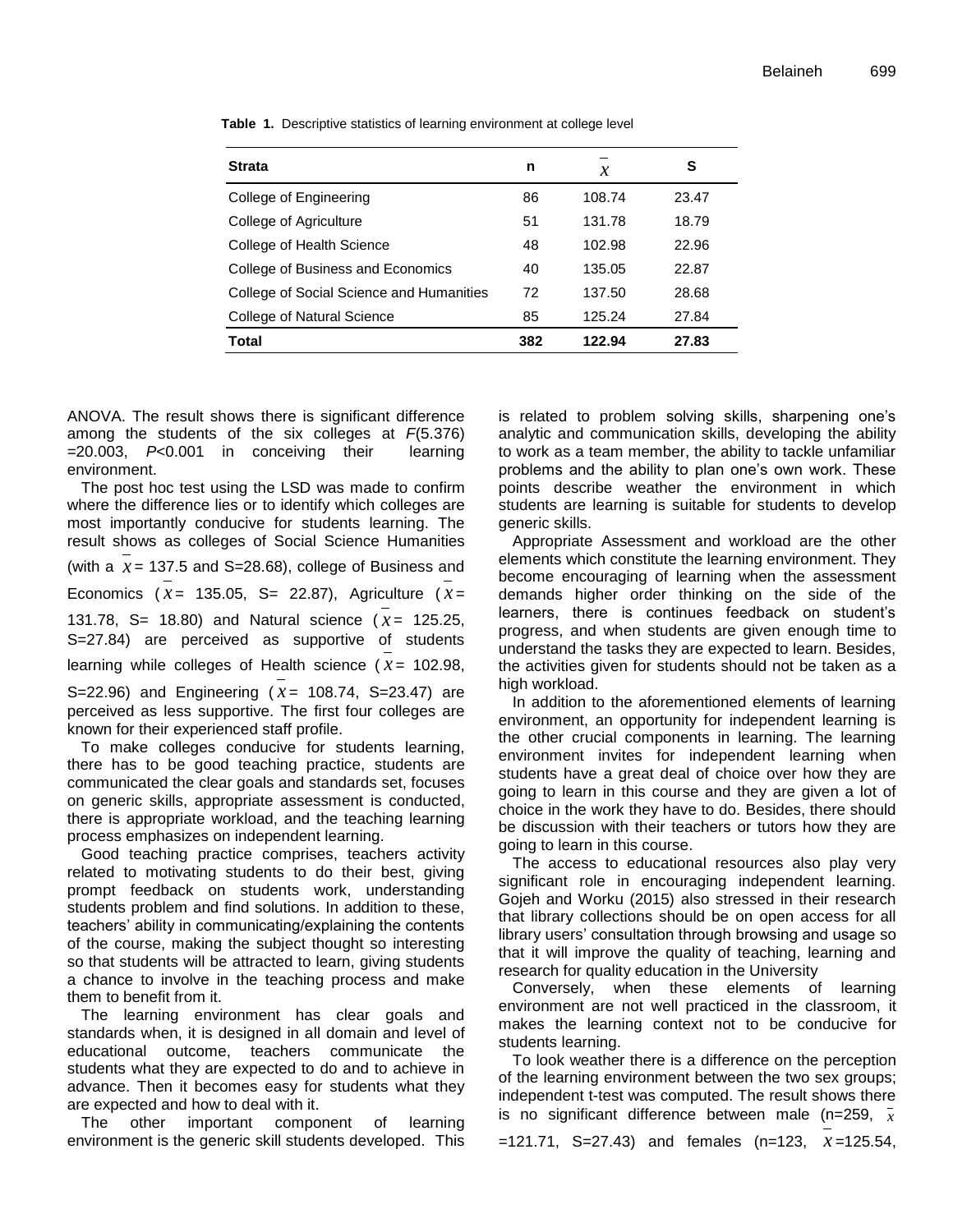| Variable                     | LE-         | <b>CGS</b>     | GS        | IL.          | GT        | <b>AWI</b> | AAs       | DA                | <b>StA</b> | <b>SA</b> |
|------------------------------|-------------|----------------|-----------|--------------|-----------|------------|-----------|-------------------|------------|-----------|
| Learning environment (LE     |             |                |           |              |           |            |           |                   |            |           |
| Clear goals and stand. (CGS) | $0.579**$   | $\blacksquare$ |           |              |           |            |           |                   |            |           |
| Generic Skills (GS           | $0.602**$   | $0.564**$      |           |              |           |            |           |                   |            |           |
| Independent learning (IL)    | $0.639**$   | $0.657**$      | $0.699**$ |              |           |            |           |                   |            |           |
| Good teaching (GT)           | $0.619**$   | $0.667**$      | $0.681**$ | $0.784**$    |           |            |           |                   |            |           |
| App. workload (AWs)          | $0.536**$   | $0.531**$      | $0.508**$ | $0.524**$    |           |            |           |                   |            |           |
| App. Assessment (AA)         | $0.641**$   | $0.640**$      | $0.530**$ | $0.598**$    | $0.580**$ | $0.547**$  |           |                   |            |           |
| Deep approach (DA).412       | $290**$     | $0.272**$      | $0.302**$ | $0.359**$    | $0.276**$ | $0.294**$  |           |                   |            |           |
| Strategic approach (StA)     | $0.341**$ . | $0.486**$      | $0.356**$ | $0.492**$    | $0.481**$ | $0.319**$  | $0.421**$ | $0.472**$         |            |           |
| Surface approach (SA)        | $0.305**$   | $0.404**$      | $0.373**$ | $0.427**$ -. | $0.427**$ | $322**$ -. | $0.433**$ | $-0.378**0.651**$ |            |           |
| <b>CGPA</b>                  | $0.195**$   | $0.141**$      | $0.144**$ | $0.152**$    | $0.184**$ | $132**$    | $0.188**$ | $0.105**$         | 0.098      | $0.160**$ |

**Table 2. Correlation between components of learning environment and learning approach.**

\*\*P <  $0.01$  (2-tailed);  $*P < 0.05$  (2-tailed).

S=28.60) in perceiving their learning environment at *t*  $(380) = 1.256$ ,  $p > 0.05$ .

This shows that, all students of Mizan-Tepi University perceived their learning environment similarly regardless of their sex. So, we can conclude that the classroom are gender responsive.

### **Relationship among learning environment, learning approach and academic performance**

To know the relationship that exists among the three variables stated earlier, Pearson moment correlation have been computed. The result shows, those students who perceived the learning environment as supportive of their learning adopt more of deep and strategic approach and they are better in their academic performance. Conversely, those students who perceived their learning context as less supportive, adopted surface approach and have less academic score (Table 2).

Among the components of learning environment as presented on the table 2, clear goals and standard (r=0.579), generic skills (r= 0.602), Independent learning (r= 0.639), good teaching (r=0.619), appropriate workload  $(r= 0.536)$ , appropriate assessment  $(r= 0.641)$ , and the learning approaches that is deep approach (r=0.412) and strategic approach( $r = 0.341$ ) are positively correlated with learning environment at p< 0.01.

On the other hand, surface approach is correlated significantly and negatively with the learning environment  $(r= -0.485)$  clear goals and standards  $(r= -0.404)$ , generic skills ( $r = -0.373$ ), Independent learning ( $r = -0.373$ ) 0.427), good teaching  $(r = -0.427)$ , appropriate workload  $(r=-0.322)$ , appropriate assessment  $(r=-0.433)$ , deep approach ( $r = -0.378$ ) and strategic approach( $r = -0.651$ ) at p<0.01.

The relationship between components of learning environment and learning approaches is meaningful and as was anticipated in the theory. As indicated in Table 2, the approach adopted by students is the reaction they have for the learning environment. Those students who perceive the components accounted in the learning environment as less suitable for their learning are more likely to adopt surface approach and aim to score grades through simple strategy. Conversely, those students whose learning environment is supportive of their learning adopt deep approach to benefit more from their learning.

# **Learning environment and approach preference**

To know how individual students perceived their learning environment and approach their learning at the university level a cluster analysis was conducted aimed at identifying subgroups of classes with similar scores on these key variables. The analysis was made at the level of component variables for learning environment and approach to learning.

Standardized scores on these key variables were used in hierarchical cluster analysis using the Wards method in identifying an appropriate number of clusters (based up on the increasing value of the squared Euclidean distance between clusters). The analysis indicated that the two clusters solution was the most acceptable. Accordingly, the result of all students in the two groups on key variables of the study is presented in its standardized form as shown in Table 3.

The score of students identified in the cluster analysis show consistent, but different sets of relations between variables. The first group composed of 207 students who, on average, have perceived their learning environment as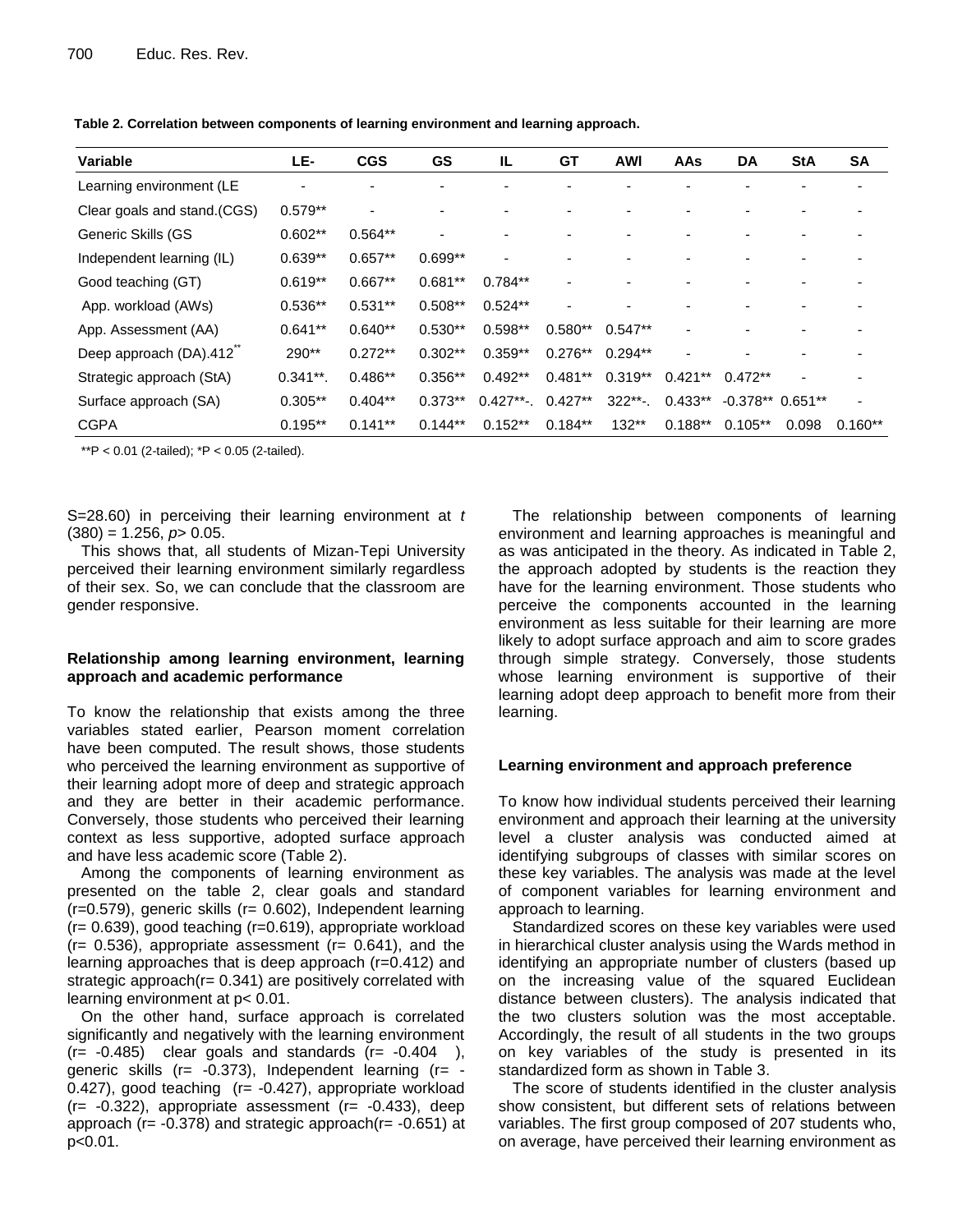| <b>Cluster 1; Cluster 2</b> | N (207) students | N (175) students | P     |
|-----------------------------|------------------|------------------|-------|
| Learning environment        | 0.45(0.65)       | $-0.53(1.07)$    | 0.000 |
| Good teaching               | 0.62(0.67)       | $-0.73(0.82)$    | 0.000 |
| Clear goals and standards   | 0.63(0.58)       | $-0.74(0.88)$    | 0.000 |
| Appropriate assessment      | 0.54(0.76)       | $-0.63(0.88)$    | 0.000 |
| Appropriate workload        | 0.45(1.0)        | $-0.53(0.69)$    | 0.000 |
| Generic skills              | 0.540.83)        | $-0.63(0.79)$    | 0.000 |
| Independent learning        | 0.60(0.65)       | $-0.71(0.86)$    | 0.000 |
| Deep approach               | 0.36(0.98)       | $-0.43(0.84)$    | 0.000 |
| Strategic Approach          | 0.66(0.85)       | $-0.78(0.45)$    | 0.000 |
| Surface approach            | $-0.47(1.09)$    | 0.56(0.45)       | 0.000 |

**Table 3.** Mean (and standard deviation) cluster scales Z-score for learning environment, components of learning environment an approach to learning.

supportive of their learning. They perceived the environment as conducive for their learning; adopt more of deep approach and less of surface approach than their mates in cluster 2. Therefore, 54% of the participants of this study reported as the learning environment is suitable for their learning and are adopting deep and strategic approach. While the remaining 46% of students in the sample perceived their learning environment as less supportive of learning and they have adopted more of surface approach.

Students in cluster 2 (n= 175), perceived the context of their department as if it does not allow them to learn in a better way. They are not satisfied with the activities done in the classroom by teachers because it does not encourage them to engage in the teaching learning process. Not only this, but also the way they learn is also different from that of their mates in cluster one. They are employing the learning approach which is not desirable in higher education. This contributes a great impact in hindering quality teaching and learning which can in turn results graduates not capable of solving society's problem.

It is possible to look at the disjunction between the formal requirements of academic environments (thought, creativity, competence, independent thinking, critical thinking) and the actual requirements as perceived by 175 students (memorization, fact-gathering, conformity, rote learning). Then it becomes very interesting to compare this disparity with regard to making students capable of solving societal problem.

A "deep" approach involves concentration on the meaning of the article and active attempts to relate what it said to previous knowledge and the student's personal life. In contrast, students using a "surface" approach anxiously try to memorize parts of the text and treat it as a phenomenon isolated from them (Ramdsen, 2003). Many findings show that deep level processing is more likely to lead to a full understanding of a text than surface level processing (Kember, 1996, Entwistle, 1991, Richardson, 2010). The notion of deep level processing shows a remarkable similarity to what scholars in many disciplines have described as a desirable goal of higher education - the development of "critical thinking" (Marton and Saljo, 1976).

It is true that students should rely on deep approach which is compatible with the normal goals of higher education which stress the development of critical thinking, problem solving skills and the ability to tackle illdefined issues. If the courses were achieving these aims, deep approach scores would be expected to rise markedly during a degree program as these higher order learning goals can only be achieved if students are aiming to understand course material. Unfortunately nearly half of the samples included in this study employed surface approach to address their learning. This needs a great attention in order to achieve the ultimate goal of the university which is quality education.

# **Implication on quality education**

Obviously, it is known that the term quality education cannot be defined sufficiently from few angles. It is the amalgamation of different aspect of education that brings quality education. From these, the teaching learning process can be seen as one of the elements. Scholars in the area have suggested that, the teaching learning process is the pillar of all other components/focus areas of quality education. Because, this is the point where students mind operates and capture what we intend them to be. Therefore, examining how students perceive their learning environment and the approach they use in their learning becomes important.

The result shows that almost half of the samples in the study perceived the context in which they are attending their lessons is supportive of their learning and relied on desirable learning approach. This implies that, these students are satisfied with the subject matter knowledge and pedagogical skill of their lecturers. It can also be inferred that, these students are learning through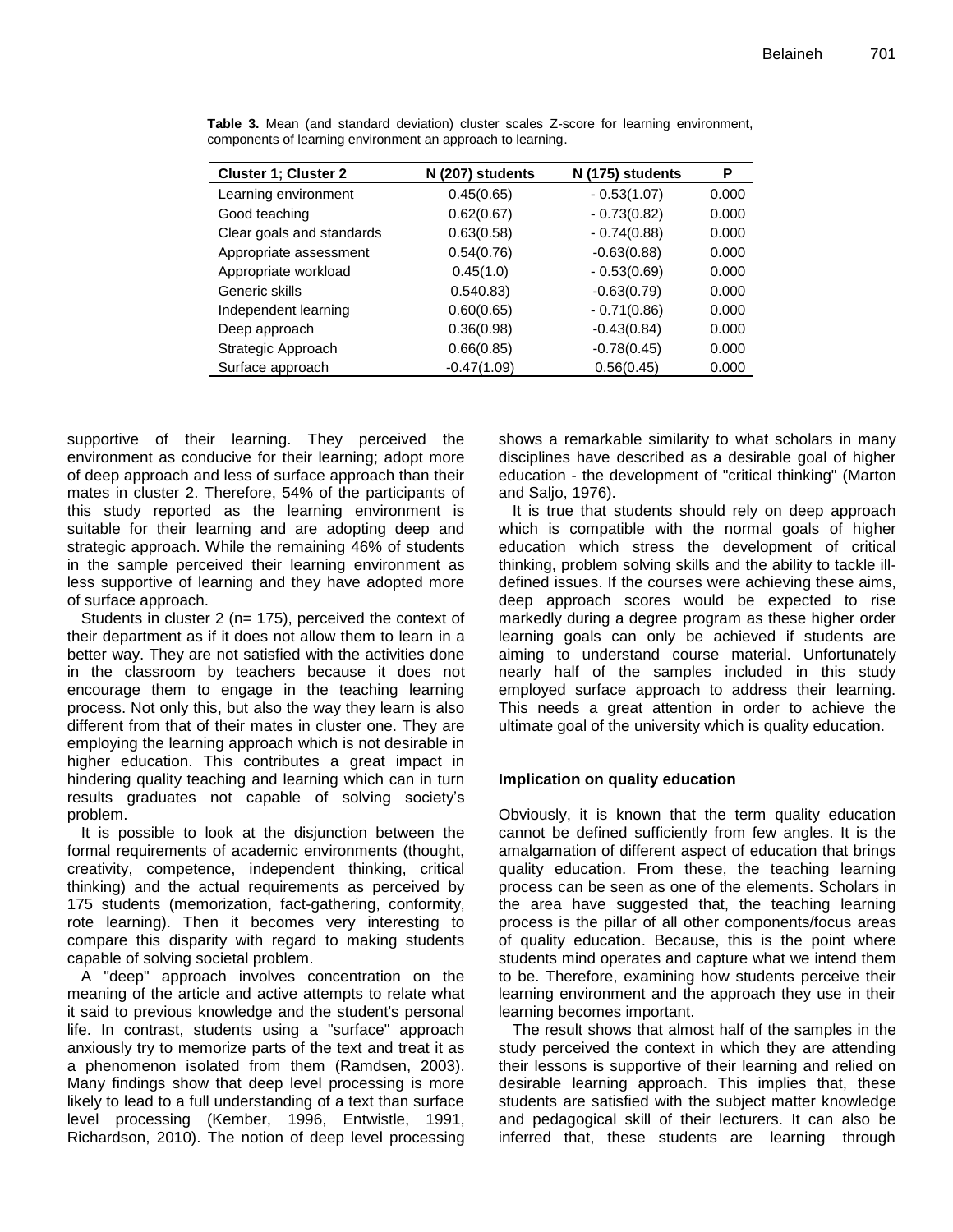understanding, critical and analytical thinking which highly enable them to become problem solvers in different situation. If this is so, these students are in a position to meet the needs of the country; that is being graduates who are capable of solving society's problem.

On the reverse, there are still many students who perceived the learning environment not supportive of learning and relying on surface approach which is not desirable in higher education. Nega (2012) also confirmed that, there is a quality gap between the intended and actual quality assurance practices, and quality of education, particularly student learning is constrained by a multitude of interrelated problems from both the internal and external environment of the universities. Tadesse et al. (2013) found that, most of the colleges have the position that teaching learning has to be student centered and active as well; but, still many of them are applying teacher-centered approach of teaching.

Literatures and experience of different countries evidenced that graduates who learned through this approach faces difficulty in applying their knowledge in different situations of their lives. This will become practically true for these students. If this is so, these students are not passing through quality learning which will seriously affect their work lives. As a result of this, the country will not benefit from these graduates as intended. Therefore, there should be an intervention on how the learning environment will become conducive for these students and change their learning style.

Above all, the culture of constructing knowledge by the students themselves through independent learning should be developed. To do this, students should be able to access different learning materials in the university. Gojeh and Worku (2015) also found that, the extent students are using library resources is not optimum. So, there has to be an environment which encourages students to engage knowledge construction in their own effort.

The study also gives us insights regarding teacher's role in creating the environment which encourages students to learn in a constructive way. So, the there has to be an effort in building teachers pedagogical skills. Nega (2012) found the educational inputs and processes for quality student learning are constrained by many problems. These problems include inadequate preparation of incoming students; poor qualification and competence of teaching staff; poor quality of teaching, learning and assessment; inadequacy and poor quality and utilization of facilities and support services. These problems will have their own effect on quality of education in general and student learning in particular.

Tadesse et al. (2013) also found that high teaching load, large class size and in adequate insight of teachers regarding continuous assessment and student centered instruction are major factors affecting the implementation of student-centered instruction and continuous assessment. Therefore, the government should give due

emphasis in improving teachers knowledge and skill of teaching.

# **Conclusions**

The result of this study clearly indicates that, there is directional and strong relationship between the environment in which students are learning and the approach they employ. All the learning activities students engage in are related with the requirements that instructors have created in their teaching. From this it can be concluded that, the approach students are employing in their learning is a reaction they have towards the context created. The context that instructors create in the classroom should focus on facilitating and enhancing students learning. In order to engage students in their learning in a desirable fashion, the classroom situation instructors create should be supportive of learning for understanding.

# **ACKNOWLEDGEMENT**

First and foremost the author would like to thank Mizan-Tepi University for providing fund for this research. His appreciation also goes to all participants in this study for providing authentic data and support.

# **CONFLICT OF INTERESTS**

The author has not declared any conflict of interests.

#### **REFERENCES**

- Daniel D (2004). Observation and reflection of the higher education teachers on the quality of teaching and learning in higher education in Ethiopia. The Ethiop. J. Higher Educ. 1:63-81.
- Entwistle NJ (1991).Approaches to learning and perceptions of the learning environment: Introduction to the special issue. Center Res. Instruct. 10(12):201-204.
- Gojeh LA, Worku J (2015). Effect of Jimma University Libraries System Usage and Contributions to Quality Education in Jimma University, Ethiopia; Ethiop. J. Educ. Sci. 11(1).
- Hartley S (2005). Enhancing Teaching in higher education: New approaches for improving students learning. New York: Rutledge
- Hativa N (2000). Teaching for effective learning in higher education. Dordrecht: Klumer academic publishers.
- HERQA (2006). Areas of focus for institutional quality audit. Addis Ababa; Ethiopia
- Kember D (1996). The intention to both memorize and understand: Another approach to learning? J. Higher Educ. 31(3):341-354.
- Marton F, Saljo R (1976). Qualitative differences in learning: I outcome and process, Bri. J. Educ. Psychol. 46:4-11.
- Materu P (2007). Higher Education Quality Assurance in Sub‐Saharan Africa. Status, Challenges, Opportunities, and Promising Practices. Washington DC: World Bank.
- Nega MK (2012). Quality and quality assurance in Ethiopian higher education: critical issues and practical implications. Available at: https://www.utwente.nl/en/bms/cheps/education/phd-page/chepsalumni-and-their-theses/thesis%20Kahsay%20final.pdf